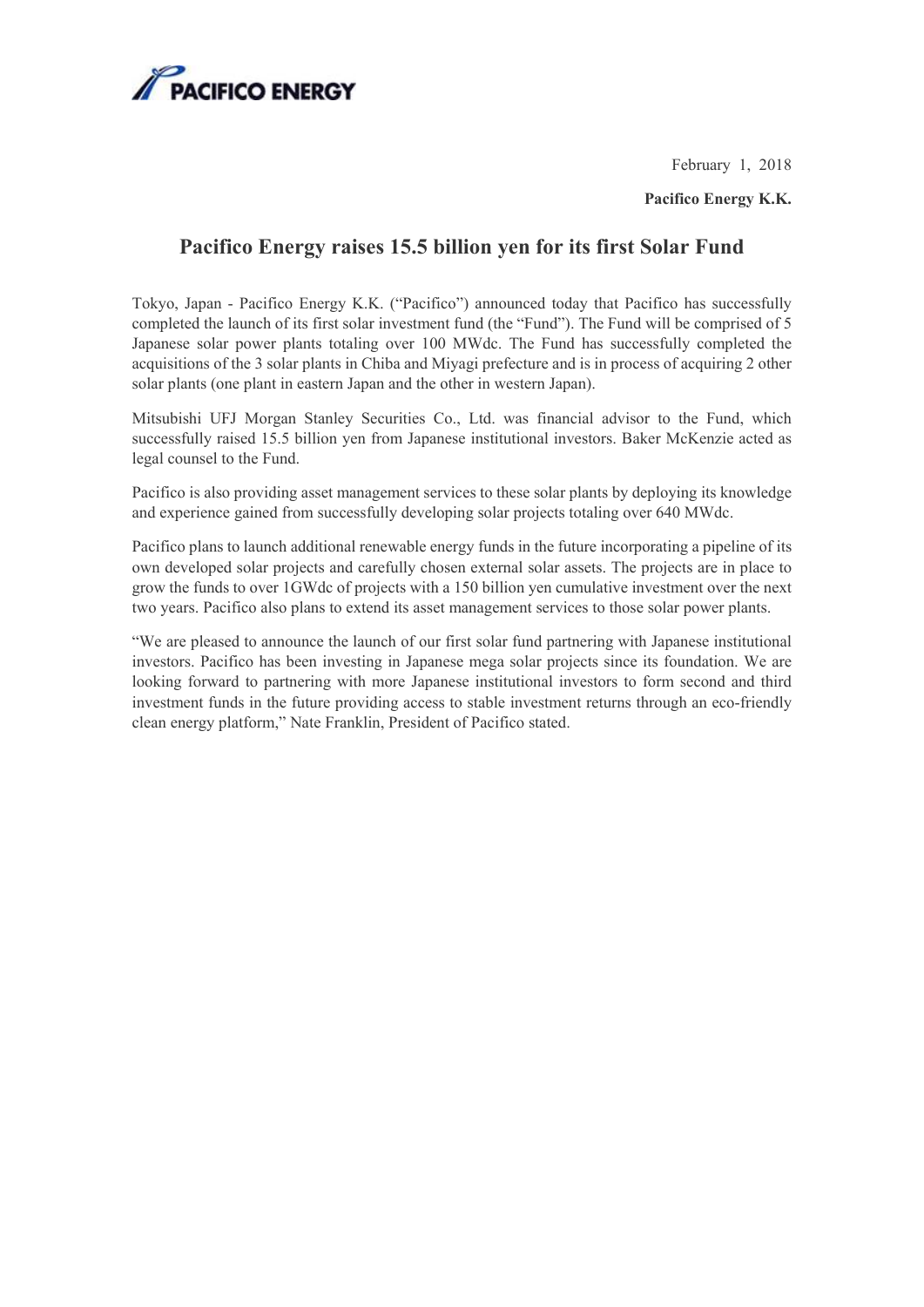

Summary of solar plants

① Pacifico Energy Furukawa Mega Solar Plant

| Location                         | Osaki City, Miyagi Prefecture |
|----------------------------------|-------------------------------|
| Panel Output                     | 56.87 MWdc                    |
| <b>Commercial Operation Date</b> | December $15th$ , 2016        |



Pacifico Energy Furukawa Mega Solar Plant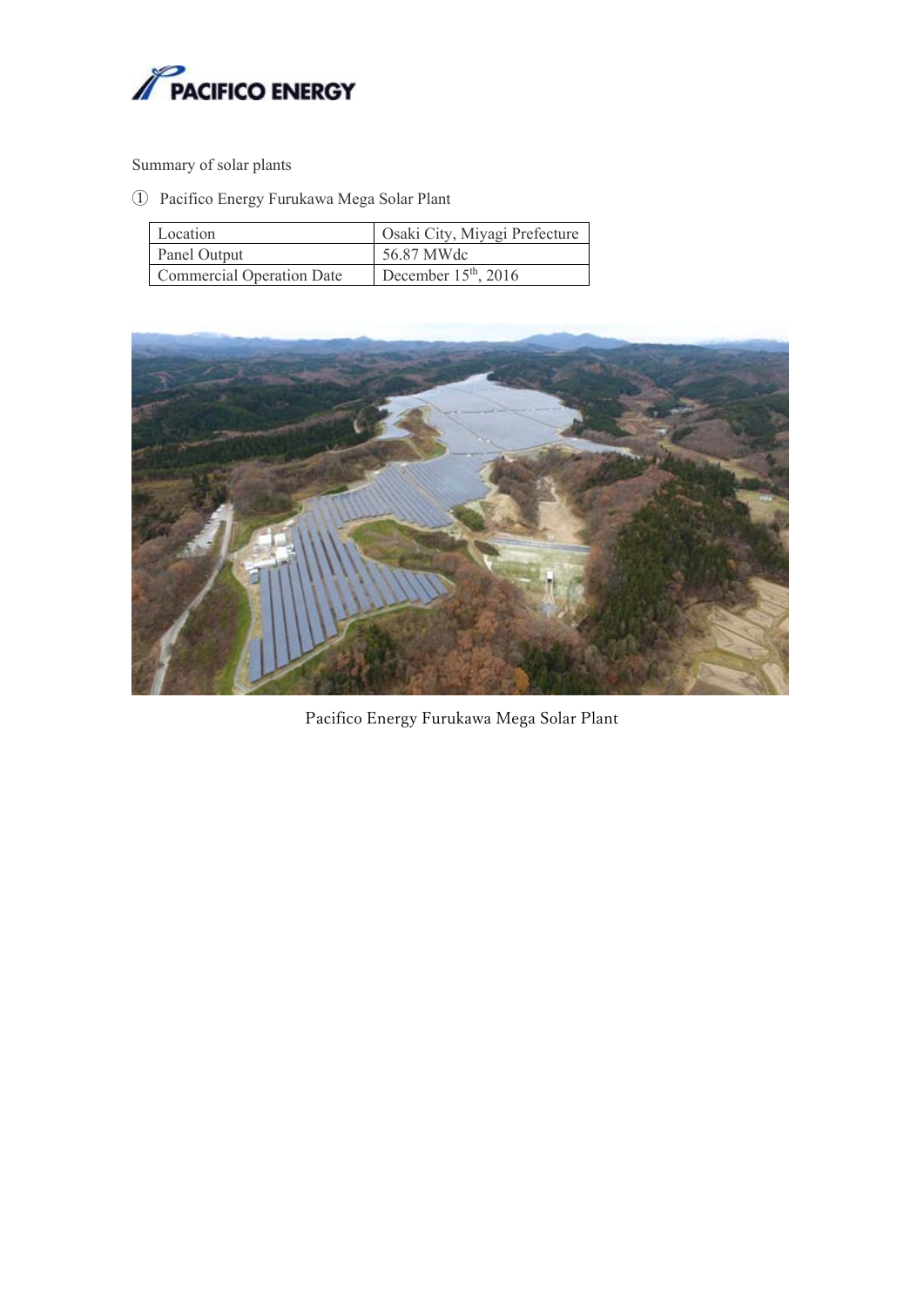

② Kasuga Capital Futtsu East Solar Plant・Kasuga Capital Futtsu West Solar Plant

| Location                         | Futtsu City, Chiba Prefecture     |
|----------------------------------|-----------------------------------|
| Panel Output                     | 3.32 MWdc                         |
| <b>Commercial Operation Date</b> | East) June $4th$ , 2014           |
|                                  | West) June 5 <sup>th</sup> , 2014 |



Kasuga Capital Futtsu East Solar Plant・Kasuga Capital Futtsu West Solar Plant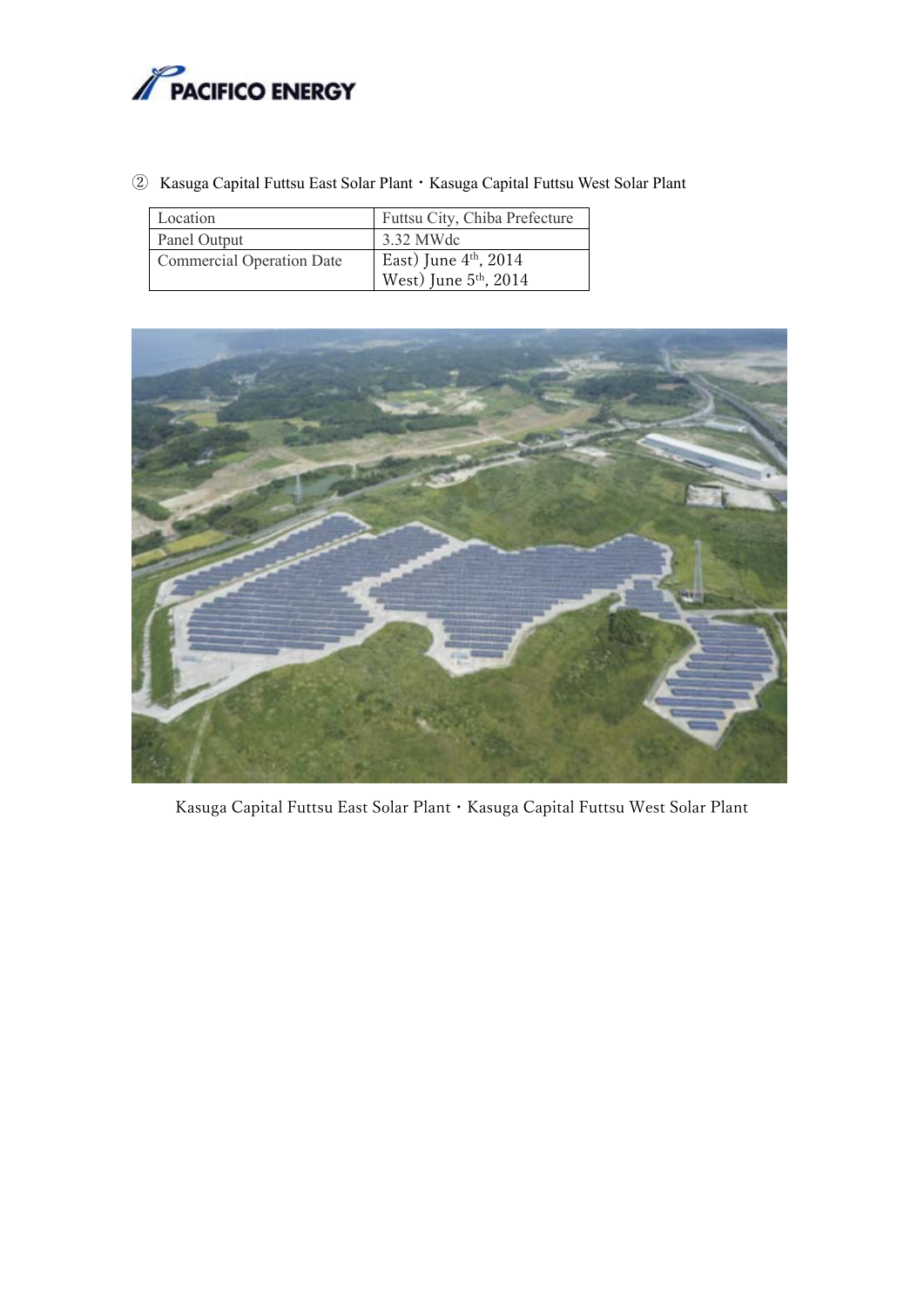

③ Kasuga Capital Ikazuchi East Solar Plant・Kasuga Capital Ikazuchi West Solar Plant

| Location                         | Chiba City, Chiba Prefecture  |
|----------------------------------|-------------------------------|
| Panel Output                     | 4.01 MWdc                     |
| <b>Commercial Operation Date</b> | East) July $21^{st}$ , $2015$ |
|                                  | West) March $20th$ , 2015     |



Kasuga Capital Ikazuchi East Solar Plant・Kasuga Capital Ikazuchi West Solar Plant